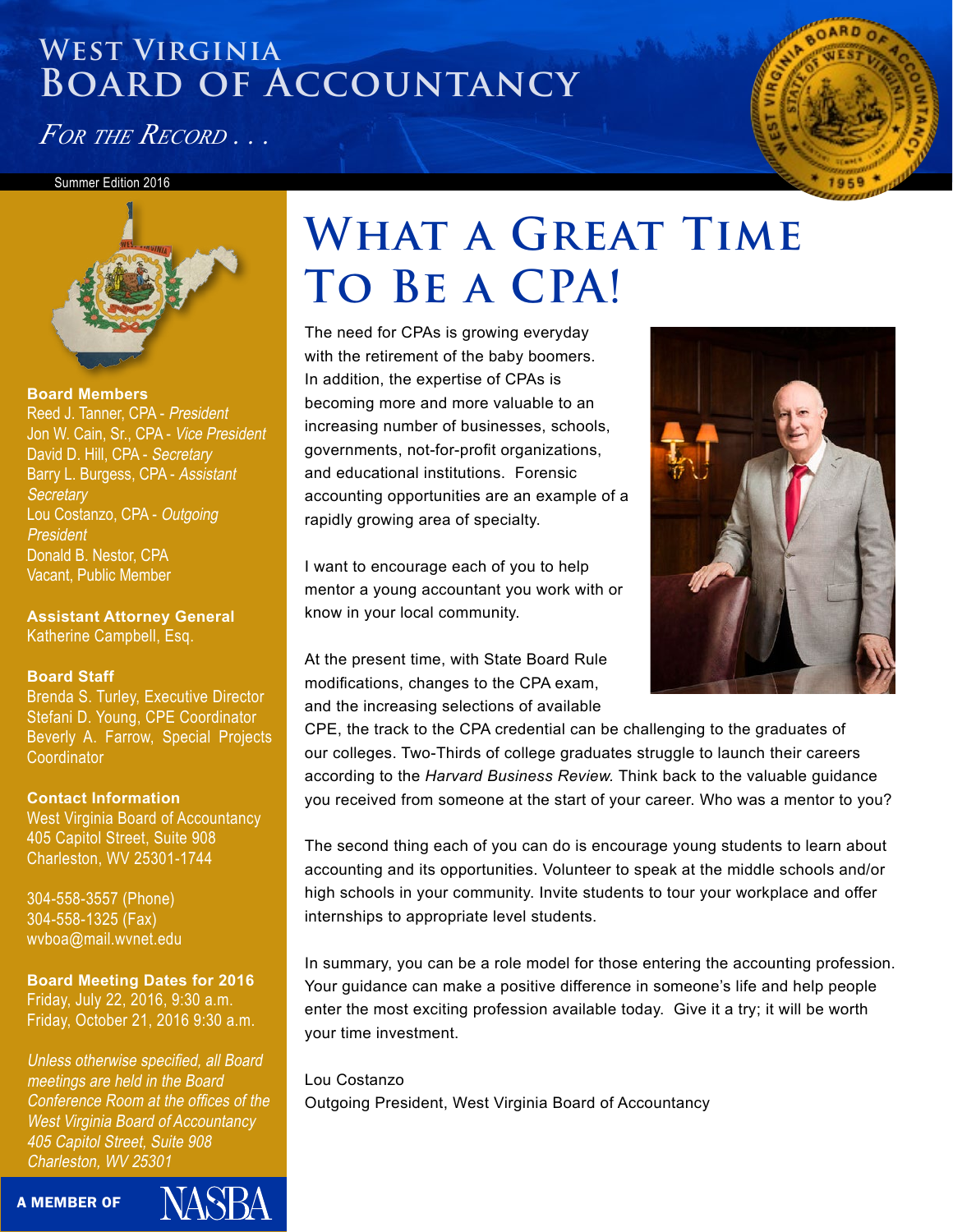*For the Record . . .*



## A TIME OF GROWTH & CHANGE **Successful Exam**

Looking back, it has been over two years since the Board published a newsletter. Despite overcoming many challenges such as staff changes, relocating Board offices, converting from a paper-based system to a digital system, implementing statutes and rules changes, and preparing to go live with an e-licensing system, it has been an exciting and busy two years.

Although we have been extremely busy, the support and cooperation of our licensees every step of the way has not gone unnoticed. And, we thank you! With the feedback and comments we receive, licensees truly play an integral role in our decisions and changes. Because of the support we receive, we have the ability to face challenges, changes and grow in order to achieve systems, processes and rules that will better the profession of our licensees. Our growth and future as a Board is truly focused around creating customer-centric products and services that allow our licensees ease of use.

As much as our Board processes and systems have changed in the past two years, so has our staff. The following information highlights recent staff changes:

#### **STAFF CHANGES**

**Retirements:** As most of you know, the Board's beloved **Jo Ann Walker** retired on June 30, 2014, after 43 years of dedicated service to the Board and the accounting profession. Many of you attended her retirement reception as well as call the Board office to inquire how she is doing. Jo Ann laid the groundwork for the daily processes and procedures in place today. **Joyce Brown** retired on August 31, 2014, after serving 33 years as CPA Examination Coordinator. Both of these ladies deserve a place of honor for their many years of dedicated service.

**Promotions and New Employees:** After serving the Board in various capacities for almost 19 years, on January 10, 2014, Brenda Turley was appointed by the Board to fulfill the Executive Director role. She came to the Board in July 1995 to fill a newly-created position as the CPE Coordinator and in 2011, the Board promoted her to Assistant Director. Brenda previously served as Continuing Education Coordinator for the Professional Independent Insurance Agents of West Virginia (PIIA WV), as well as supported staff for a large class action lawsuit at Robinson & McElwee, PLLC. She also served as Executive Secretary for the Vice President of Management Information Systems (MIS) at McJunkin Corporation (now McJunkin Redman Corporation).

In September 2013, **Stefani Young** was hired to serve the Board as an Administrative Assistant. Soon after, she was was promoted to Continuing Professional Education Coordinator. Stefani serves the Board in many capacities, including accounts payable and revenue reconciliation. She was previously employed in the Human Resources Department at West Virginia Paving for over five years where she worked in payroll, accounts payable and

**Continued on Page 3**

ammo

**Candidates** July 1, 2015 - June 30, 2016

CODY D. BALLARD ELIOTT BORRIS CRAIG ALLEN DANIELS MAVERY L. DAVIS ROBERT CLARK FERRELL SCOTT ADAM FOWLER WILLIAM DANIEL GIVEN HANNAH R. GRADY JOSHUA EDWARD GRAVES KELSI LYNN HALBERT THOMAS LEE HARVEY LOGAN PAUL HICKMAN STEPHEN L. HISSOM HUYEN THU HOANG STEPHEN NATHANIEL HOLCOMB AMANDA MORGAN KAUFMAN WILLIAM VERDE KNICELEY ZACHARY DAVID LEFEVRE CAMERON LEMLEY JEANNIE ANN MCCLUNG SAMUEL TYLER MCCULLOUGH HOLLAND JAMES MILLER ALYSSA NICOLE MORGAN RYAN TYLER MORRIS DREAMA D. PADGETT LISA M. PERRY RENICK DALE PERRY LINH THUY PHAM DANIEL J. POWELL AMBER LYNN RIDINGS MATTHEW MORGAN SANDY SAMUEL A. SARCONE JENNIFER B. SCOTT EVAN MATTHEW SHAMBLIN TYLER M. SHAMBLIN ANDREW DAVID SHEAR EMILY PAIGE SHIMP BOBBI JO SMITH MARCUS TREVOR SMITH AARON JOSEPH SOUZA CASEY JOEL SPAGNUOLO HANH MAI TRAN JESSICA ROSE WALTER JAMIE ELIZABETH WILLIAMS REBECCA JANE WILLIAMS SARAH MARIE YOKUM CLYDE RANDOLPH YOUNG XIANG ZHAO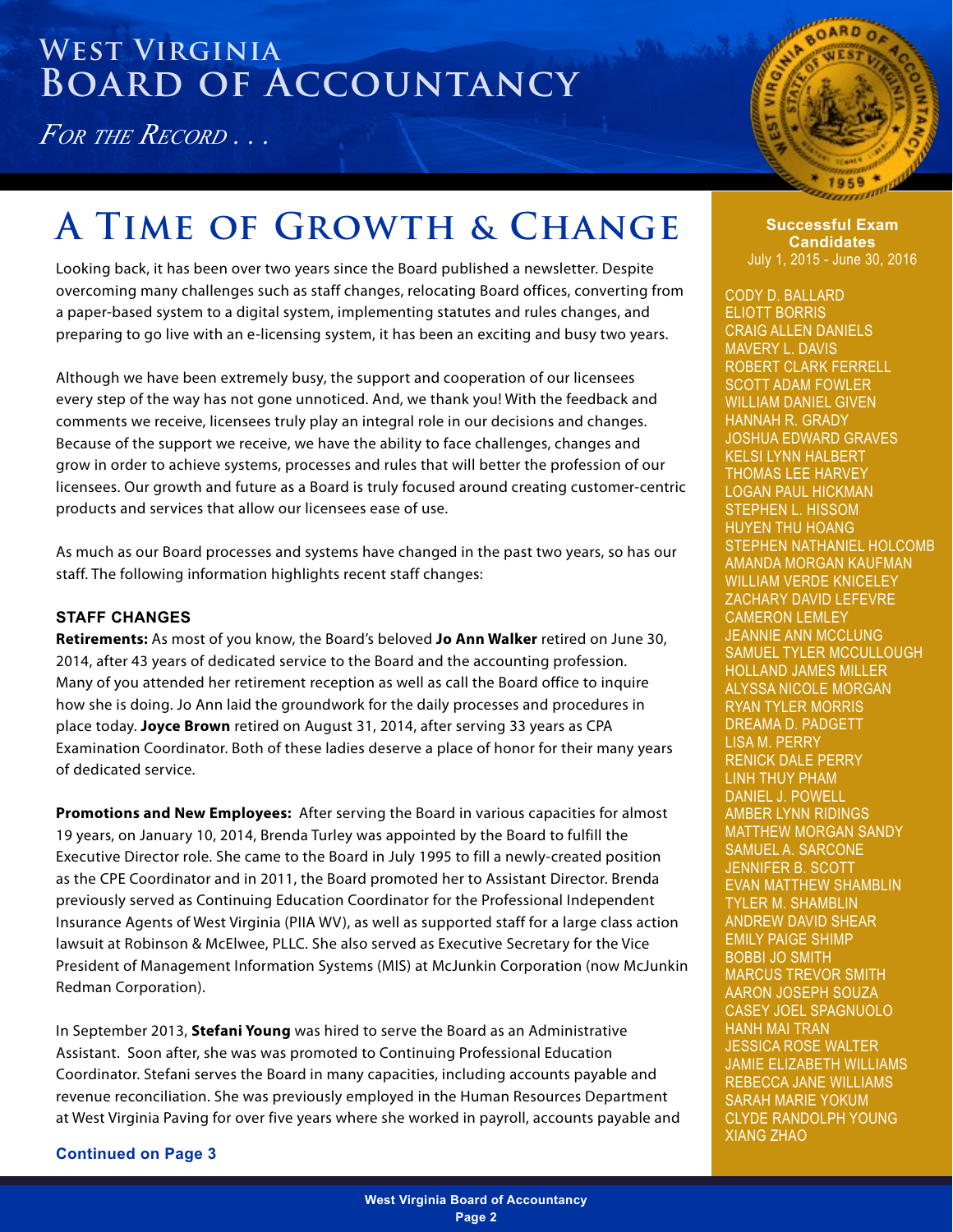*For the Record . . .*



### **Announced**

Changes to the Uniform CPA Examination, beginning with tests administered on April 1, 2017, were announced to the public on April 4, 2016, along with blueprints for the Exam. "We have been on a long journey here," Executive Vice President and COO Colleen K. Conrad reported during the recent Executive Directors' Conference. "Most of the announced changes should not be a surprise to the Boards. Next year, when the new version of the Exam launches, should be really exciting," she said.

By November 2015, the Board of Examiners received over 600 comments on proposed changes to the Uniform CPA Examination, AICPA Vice President-Examinations Michael Decker told the NASBA Executive Directors' Conference. He explained the revised Examination is set to test the knowledge and skills needed for a "newly licensed CPA," as the practice analysis was set to measure the knowledge and skills possessed by a person with two years of experience. "We are shifting to testing critical thinking from testing memorization," he explained, as candidates are being asked to do more critical thinking earlier in their careers, requiring higher order skills. These include analytical ability, problem solving, critical thinking, professional skepticism and communication skills.

### **Exam Revisions A Time of Growth & Change (Continued)**

public complaints.

In June 2015, **Beverly A. Farrow** was hired as a Special Projects Coordinator to implement the organizational process for mass scanning of licensee's files. With over 56 years of paper documents to be reviewed and identified, Beverly has taken on a huge role in meeting the Board's goal to eliminate as



many paper files as possible through an organized system of digital document management. Beverly served as a graduate faculty member in the Counseling Program at Marshall University from 1996 to 2008. She worked as Program Coordinator at BridgeValley Community and Technical College from 2009-2014, when she retired.

#### **OFFICE RELOCATION**

In September 2014, Board offices were moved from 106 Capitol Street to 405 Capitol Street. The process of moving to a much smaller space required Board staff to reduce the amount of office furniture and equipment. It also forced us to evaluate the need for the voluminous amount of paper documents dating back to the Board's inception in 1959.

After we were settled in our new location, we soon realized that in order to move forward into the digital age, we would need to scan the documents and discard the paper - preserving any documents with historical value.

As Board staff works toward documentation of the past, we are also moving forward on future projects.

### **Board Elections**

At the Friday, July 22, 2016 meeting, the following officers were elected by the Board:

Reed J. Tanner, CPA - President Jon W. Cain, Sr., CPA - Vice President David D. Hill, CPA - Secretary Barry L. Burgess, CPA - Assistant **Secretary** 

| <b>Licensure Statistics</b> |  |
|-----------------------------|--|
| August 1, 2016 <sup>\</sup> |  |

| <b>CPA Licensees</b>                                                               | 2,172 |
|------------------------------------------------------------------------------------|-------|
| <b>CPA - Inactive</b><br><b>Registration</b>                                       | 208   |
| Individual<br><b>Authorizations to</b><br><b>Perform Attest</b><br><b>Services</b> | 61    |
| <b>WV Firms</b>                                                                    | 205   |
| <b>Out-of-State Firms</b>                                                          | 140   |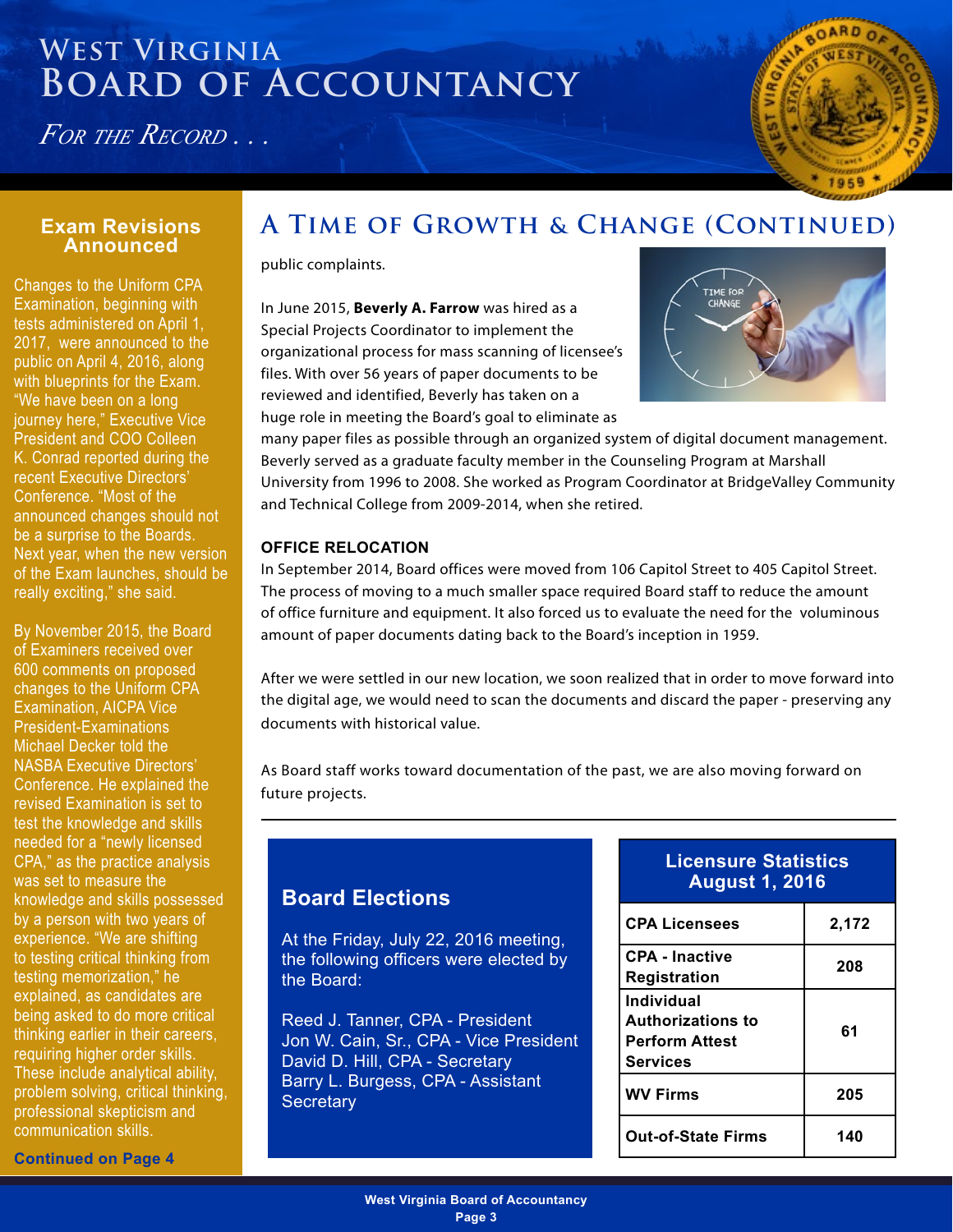*For the Record . . .*



### **Changes to Accountancy Law: Keeping Up with the times**

The 2016 Legislative Session brought many changes to the Accountancy Law as well as to the Board Rules and Rules of Professional Conduct. These changes reflect the needs of today's profession and support the regulatory responsibility of the Board of Accountancy.

Senate Bill 271 passed the Legislature on March 7, 2016, was signed by Governor Earl Ray Tomblin on March 15, 2016 and became effective 90 days after passage.

It changed the Accountancy Law to reflect the definition of "attest services" as contained in the Uniform Accountancy Act (UAA), while also providing protection from civil liability for board members, a criminal background check requirement for initial certification, mandatory training in federal antitrust law and state action immunity required annually for Board members, staff and representatives from the Attorney General's Office, as well as providing for indemnification for Board members and employees.

The National Association of State Boards of Accountancy (NASBA) created and published a West Virginia Board of Accountancy Antitrust Law and State Action Immunity Training video to comply with the new provision in the law. Anyone may review this training at: https:// player.vimeo.com/video/168215789.

During this next year, Board members will also be working to promulgate rules, which include the procedure an applicant must follow to acquire a criminal background check as part of the certification process. These changes will be made public, and a link will be provided on the Board's website for review and comments.

#### **Update Your Information with the Board**

**!**

It is the responsibility of the licensee to update any address or contact information changes with the Board within 30 days of its occurrence. You may send an e-mail to wvboa@mail. wvnet.edu indicating the changes or use the Change of Information form available on the Board's website. Don't forget to include all contact information such as business phone numbers and e-mail addresses.

### **DO WE HAVE YOUR EMAIL?**



It is important for the West Virginia Board of Accountancy to have a current email address on file for you. It will help with business reliance and electronic communications.

#### **Exam Revisions Announced (Continued)**

Evaluation skill will be tested as 5-15 percent of the AUD (auditing and attestation) section of the Exam.

Task-based simulations have been added to the BEC (Business Environment and Concepts) section of the Examination and simulations are being added to the REG (Regulation) section. Both the BEC and REG sections will now each be four hours long, Ms. Conrad said. This brings the total time for taking the four sections up to 16 hours. A standard 15-minute break has been added halfway through each section, she reported, and candidates can opt to take the break or not. Forty additional testing days are being added as testing windows have been extended March 1-10, June 1-10, September 1-10 and December 1-10. "The hope is that at some point there will be no need for a blackout period during testing dates," she stated.

In 2018, Microsoft Excel will be added as a tool for the Uniform CPA Examination, Mr. Decker announced. Also the user experience will be enhanced, as all of the Prometric testing centers will have 23" HD monitors by 2018 and there will be added support for ADA candidates.

For more information about the forthcoming changes, see: [nasba.org/exams/cpaexam.](http://nasba.org/exams/cpaexam)